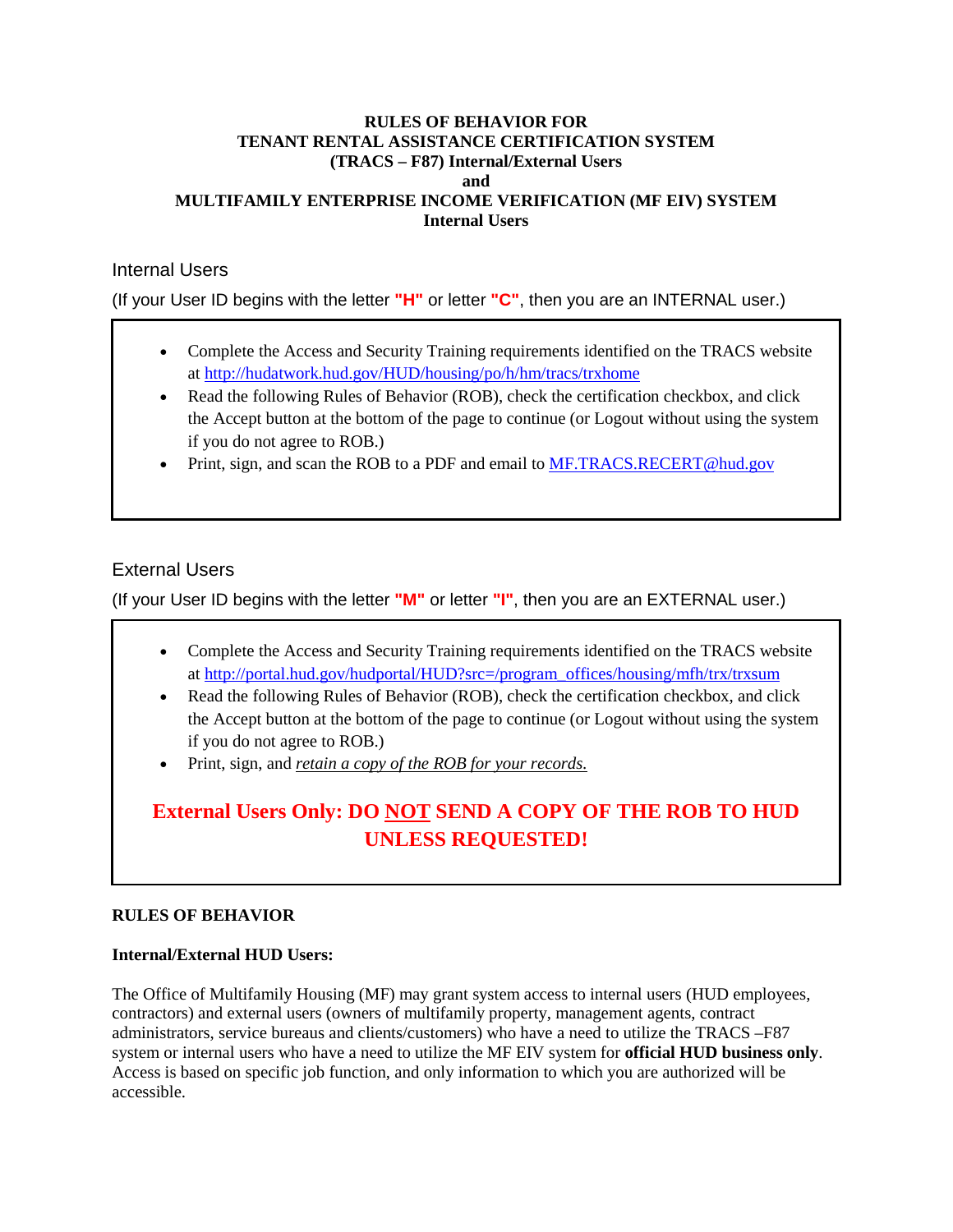The system user identification (User ID/password) issued to you are to be used solely in connection with the performance of your responsibilities in support of the HUD mission and may not be used for personal or private gain. As a condition of receiving access, you agree to be responsible for the confidentiality of the assigned information (i.e., will not provide to anyone), accountable for all activity with your user identification, and that you will notify the MF TRACS Security Office

(MFTRACSSECURITY@hud.gov, include User ID) in writing upon leaving your place of employment or transfer to another position/office.

Additional rules of the system follow:

- a) Log off or lock the system when leaving the system/workstation area.
- b) Refrain from leaving written passwords in the workstation area.
- c) Passwords must be changed every 30 days (iMAX and TRACS Web). Avoid creating passwords that can be easily associated with you.
- d) Your User ID will be suspended after 90 days of inactivity and you will have to request reactivation of access (iMAX, TRACS Web-based Applications including MF EIV).
- e) Avoid posting printouts of sensitive output data on bulletin boards.
- f) Control input documents by returning them to files or forwarding them to the appropriate contact person in your office.
- g) Avoid violation of the Privacy Act, which requires confidentiality of personal data contained in government and contractor data files. Penalties apply to the misuse of data.
- h) Protect all electronic /optical media and hardcopy documentation containing sensitive information and properly dispose of it by shredding hardcopy documentation.
- i) Avoid saving sensitive HUD information on the local drive of a laptop, personally-owned computer or other mobile or portable technology ("flash drives", removable/external hard drives, etc.)
- j) Report security violations immediately to the HUD's Call Center at 1-888-297-8689.
- k) Cooperate in providing personal background information to be used in conducting security background checks required by Federal regulations.
- l) Respond to any requests for information from either the Government Technical Representative, MF TRACS Security Office or management officials regarding system security practices.
- m) Review the Department's "Information Technology Security Policy 2400.25" and other security guidance at: http://portal.hud.gov/hudportal/documents/huddoc?id=240025CIOH.pdf

#### **Internal HUD Users Only:**

- n) Your User ID will be suspended after 45 days of inactivity and you will need to contact the Information Security staff at 1-888-297-8689 (Option 3) for a password reset **(TRACS Mainframe**).
- o) Your User ID will be terminated after six months of inactivity, and you will need to re-apply for access to the system **(TRACS Mainframe).**
- p) Individuals who telework or remotely access HUD/TRACS information should do so only through approved remote access solutions (as hudmobile.hud.gov) and should safeguard all sensitive information accessed in this manner. Remote access users will also adhere to Rules of Behavior for Remote Access.

#### **USER AGREEMENT AND CERTIFICATION**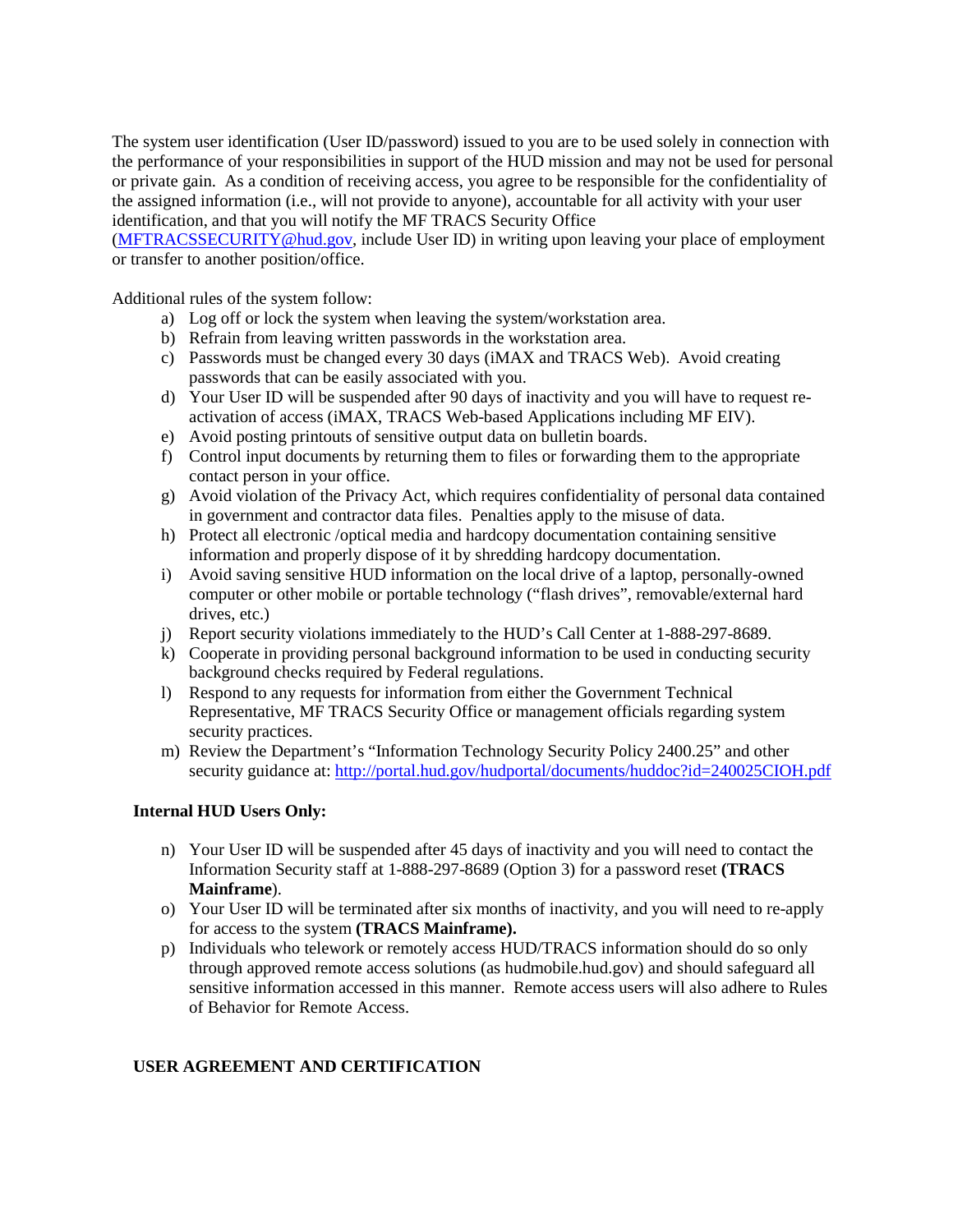**Actions violating any of these rules will result in immediate termination of your assigned User ID/ password from the system(s) and can result in further disciplinary action (civil or criminal) as prescribed by the Office of the Inspector General.** 

- **Unauthorized disclosure** can result in a felony conviction and a fine of up to \$5,000 and/or imprisonment up to five (5) years, as well as civil penalties.
- **Unauthorized inspection** of data can result in a misdemeanor penalty of up to \$1,000 and/or one (1)-year imprisonment, as well as civil penalties*.*

**CERTIFICATION:** I have read the above statement of policy regarding system security awareness and practices when accessing HUD's information resources. I understand the Department's policies as set forth above, and I agree to comply with these requirements as a condition of being granted limited access to the Multifamily Housing information technology resources. I further certify that I have completed or will complete the Security Training requirements identified on the TRACS website within 30 days**.**

EXTERNAL USERS: (1) SIGNED TRACS RULES OF BEHAVIOR and (2) SECURITY AWARENESS TRAINING CERTIFICATE MUST BE AVAILABLE UPON REQUEST AND ARE SUBJECT TO REVIEW OR AUDIT AT ANY TIME BY HUD STAFF AND/OR HUD REPRESENTATIVES WITH OVERSIGHT AND MONITORING RESPONSIBILITIES.

\_\_\_\_\_\_\_\_\_\_\_\_\_\_\_\_\_\_\_\_\_\_\_\_\_\_\_\_\_\_\_ \_\_\_\_\_\_\_\_\_\_\_\_\_\_\_\_\_\_\_\_\_\_\_\_\_\_ \_\_\_\_\_\_\_\_\_\_\_\_\_ System User's Name (print) System User's Name (signature) User Id: \_\_\_\_\_\_\_\_\_\_\_\_\_\_\_\_\_\_\_\_\_\_\_\_ Date Signed: \_\_\_\_\_\_\_\_\_\_\_\_\_\_\_\_\_\_\_\_\_\_\_\_\_\_\_\_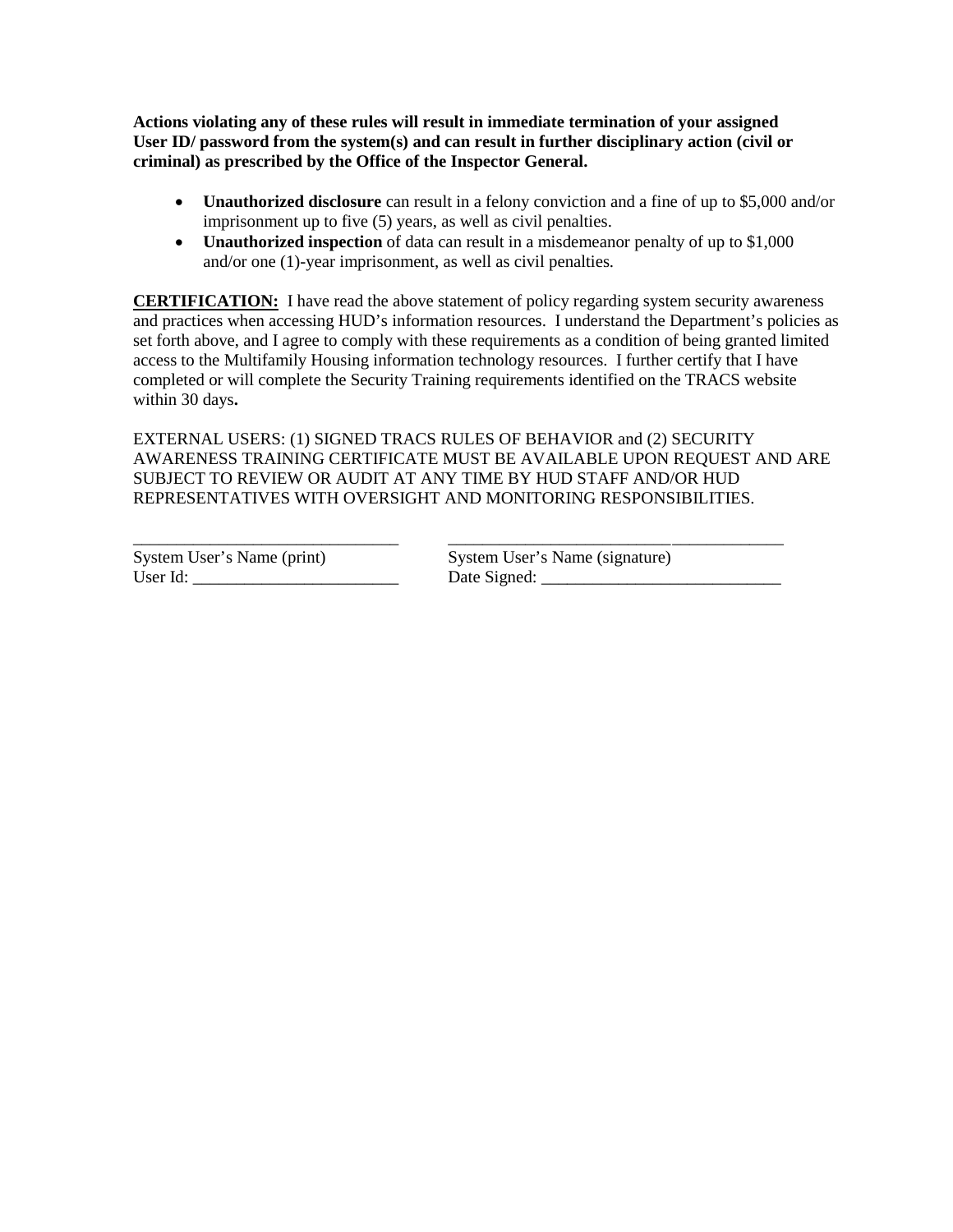# **Appendix A: Rules of Behavior**

HUD Information Technology (IT) developed a written set of Rules of Behavior for all users of application systems. The Information Security Guide addresses limitations on changing data, searching databases, and divulging information. The Rules of Behavior state disciplinary action may result from violation of policies. A copy of the Rules of Behavior is included in Appendix C.

HUD users (M&M contractors, HOC, NSC, HUD HQ, and OIG) are required to comply with the rules detailed in HUD's Computer Security Policy Handbook 2400.25. Registered brokers are required to comply with the requirements of the Officer Next Door/Teacher Next Door Program. The login page presents individuals and brokers with this warning:

> Submission of a bid from a party other than a qualified officer/teacher or a broker acting on behalf of a qualified officer/teacher on an Owner-Occupant Priority property, knowing the same to be false, subjects the person placing the bid to a possible \$250,000 fine or two years' imprisonment or both, as per the HUD Sales Contract Conditions of Sale.

## **1. Responsibilities**

Office of Management and Budget (OMB) Circular A-130 Appendix III requires every System Security Plan (SSP) to contain a Rules of Behavior (ROB). ROB apply to the system users and list specific responsibilities and expected behavior of all individuals with access to or use of the named information system. In addition, ROB outlines the consequences of non-compliance and/or violations.

## *Why are Rules of Behavior Needed?*

ROB is part of a complete program to provide good information security and raise security awareness. ROB describes standard practices needed to ensure safe, secure, and reliable use of information and information systems.

#### *Who is covered by the Rules of Behavior?*

The ROB covers all government and non-government users of the named information systems. This includes contract personnel and other federally funded users.

#### *What are the Consequences for Violating the Rules of Behavior?*

Penalties for non-compliance may include, but are not limited to, a verbal or written warning, removal of system access, reassignment to other duties, demotion, suspension, reassignment, termination, and possible criminal and/or civil prosecution.

## **2. Application and Organization Rules**

## *A. Passwords*

- 1. Passwords should be a minimum of eight characters, and be a combination of letters, numbers and special characters (such as  $*#$ \$ %). Dictionary words should not be used.
- 2. Passwords will be changed at least every 90 days and should never be repeated. Compromised passwords will be changed immediately.
- 3. Passwords must be unique to each user and must never be shared by that user with other users. For example, colleagues sharing office space must never share each other's password to gain system access.
- 4. Users who require multiple passwords should never be allowed to use the same password for multiple applications.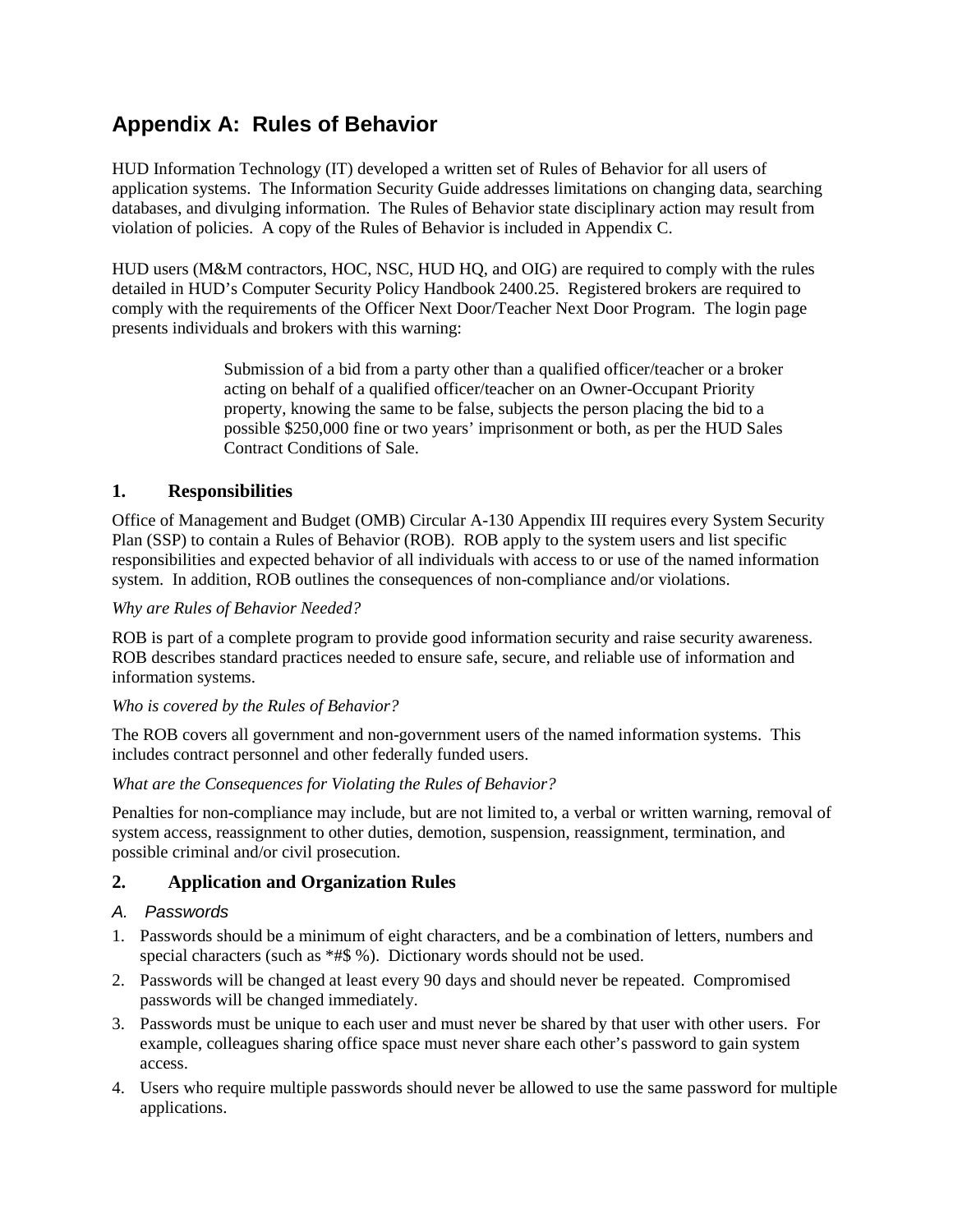5. Passwords must never be stored in an unsecured location. Preferably, passwords should be memorized. If this is not possible, passwords should be kept in an approved storage device, such as a Government Services Administration Security Container. If they are stored on a computer, this computer should not be connected to a network or the Internet. The file should be encrypted.

## *B. Encryption*

- 1. Extremely sensitive data should be encrypted prior to transmission.
- 2. The sensitivity of the information needing protection, among other considerations, determines the sophistication of the encryption technology. In most circumstances, only the most sensitive or compartmentalized information should be encrypted.
- 3. Files that contain passwords, proprietary, personnel, or business information, and financial data typically require encryption before transmission, and should be encrypted while stored on the computer's hard disk drive.
- 4. Sensitive information that travels over wireless networks and devices should be encrypted.
- *C. Internet Usage* 
	- 1. Downloading files, programs, templates, images, and messages, except those explicitly authorized and approved by the system administrator, is prohibited.
	- 2. Visiting websites including, but not limited to, those that promote, display, discuss, share, or distribute hateful, racist, pornographic, explicit, or illegal activity is strictly prohibited.
	- 3. Because they pose a potential security risk, the use of Web based instant messaging or communication software or devices are prohibited.
	- 4. Using the Internet to make non-work related purchases or acquisitions is prohibited.
	- 5. Using the Internet to manage, run, supervise, or conduct personal business enterprises are prohibited.

## *D. Email*

- 1. Except for limited personal use, non-work-related e-mail is prohibited. The dissemination of email chain letters, e-mail invitations, or e-mail cards is prohibited.
- 2. E-mail addresses and e-mail list-serves constitute sensitive information and are never to be sold, shared, disseminated, or used in any unofficial manner.
- 3. Using an official e-mail address to subscribe to any non-work related electronically distributed newsletter or magazine is prohibited.

## *E. Working from Home/Remote Dial-up Access*

- 1. Users may dial into the network remotely only if pre-approved by the system administrator.
- 2. Users must be certain to log-off and secure all connections/ports upon completion.
- 3. Users who work from home must ensure a safe and secure working environment free from unauthorized visitors. At no time should a "live" dial-up connection be left unattended.
- 4. Web browsers must be configured to limit vulnerability to an intrusion and increase security.